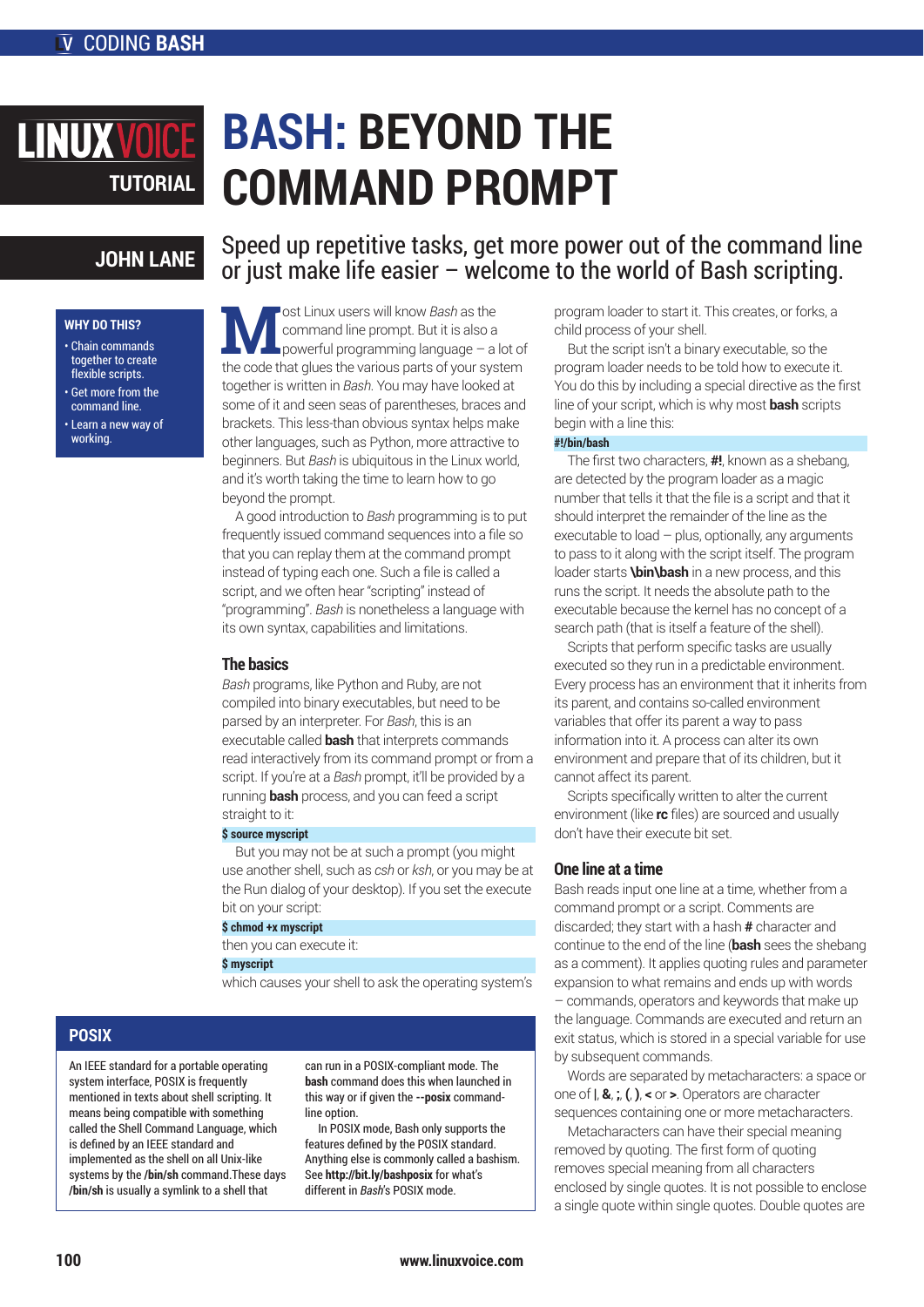# **Chain of command**

*Bash* expects one command per line, but this can be a chain: a sequence of commands connected together with one of four special operators. Commands chained with **&&** only execute if the exit status of the preceding one was 0, indicating success. Conversely, commands chained with **||** execute only if the preceding one failed. Commands chained with a semicolon (**;**) execute irrespective of how the prior command exited. Lastly, the single-ampersand **&** operator chains commands, placing the preceding command into the background:

**command1 && command2 # perform command2 only if command1 succeeded**

**command1 || command2 # perform command2 only if command1 failed**

**command1 ; command2 # perform command1 and then command2**

**command1 & command2 # perform command2 after starting command1 in the background**

Chains can be combined, giving a succinct if-then-else construct:

**command1 && command2 || command3**

The exit status of a chain is the exit status of the last command to execute.

similar, except some metacharacters still work, most notably the Dollar sign, which performs parameter expansion, and the escape **\**, which is the third form of quoting and removes special meaning from the following character only.

Parameters pass information into the script. Positional parameters contain the script's argument list, and special variables provide ways to access them en-masse and also provide other information like the script's filesystem path, its process ID and the last command's exit status.

Variables are parameters that you can define by assigning a value to a name. Names can be any string of alphanumeric characters, plus the underscore (**\_**) but cannot begin with a numeric character, and all values are character strings, even numbers. Variables don't need to be declared before use, but doing so enables additional attributes to be set such as making them read-only (effectively a constant) or defining them as an integer or array (they're still string values though!). Assignment is performed with the **=** operator and must be written without spaces between the name and value. Here are some examples that you might see:

# **var1=hello**

**var2=1234 declare -i int=100 # integer**

**declare -r CON=123 # constant**

# **declare -a arr=(foo bar baz) # array**

Variables default to being shell variables; they aren't part of the environment passed to child processes. For that to happen, the variable must be exported as an environment variable:

# **export \$MYVAR**

Names can use upper- and lower-case characters and are case-sensitive. It's good practice to use lower case names for your own variables and use upper case names for constants and environment variables.

Parameter expansion happens when a parameter's name is preceded by the dollar sign, and it replaces the parameter with its value:

# **echo \$1**

which outputs the script's first argument. These so-called positional parameters are numbered upwards from 1 and 0 contains the filesystem path to the script. Parameter names can be enclosed by { and } if their names would otherwise be unclear. Consider this:

**\$ var=1234**

**\$ echo \$var5678**

**\$ echo \${var}5678**

# **12345678**

The first **echo** receives the value of a non-existant variable **var5678** whereas the second gets the value of **var**, followed by **5678**. The other thing to understand about parameters is that **bash** expands them before any command receives them as arguments. If this expansion includes argument separators, then the expanded value will become multiple arguments. You'll encounter this when values contain spaces, and the solution to this problem is quoting:

# **\$ file='big data' \$ touch "\$file"**

**\$ ls \$file**

**ls: cannot access big: No such file or directory**

**ls: cannot access data: No such file or directory** Here, **touch** creates a file called **big data** because

the **file** variable is quoted, but **ls** fails to list it because it is unquoted and therefore receives two arguments instead of one.

For these two reasons, it is common to quote and delimit parameters when expanding them; many scripts refer to variables like this:

### **"\${myvar}"**

Braces are also required to expand array variables. These are defined using parentheses and expanded with braces:

### **\$ myarr=(foo bar baz)**

**\$ echo "\${myarr[@]}" # values**

# **foo bar baz**

**\$ echo "\${!myarr[@]}" # indices**

# **Special Variables**

- The name of the shell (if interactive) or script.
- **1 .. n** The positional parameters numbered from **1** to the number of arguments **n**. Braces must be used when expanding arguments greater than 9 (eg \${10}).
- **\*** All the positional parameters. Expanding within quotes gives a single word containing all parameters separated by spaces (eg "\$\*" is equivalent to "\$1 \$2 ... \$n").
- **@** All the positional parameters. Expanding within quotes gives all parameters, each as a separate word (eg "\$@" is equivalent to "\$1 \$2 ... \$n").
- **?** The exit status of the most recent command.
- **\$** The process ID of the shell.
- **!** The PID of the last backgrounded command.

# **V PRO TIP**

You can use a "." instead of "source" to run a script in the current environment.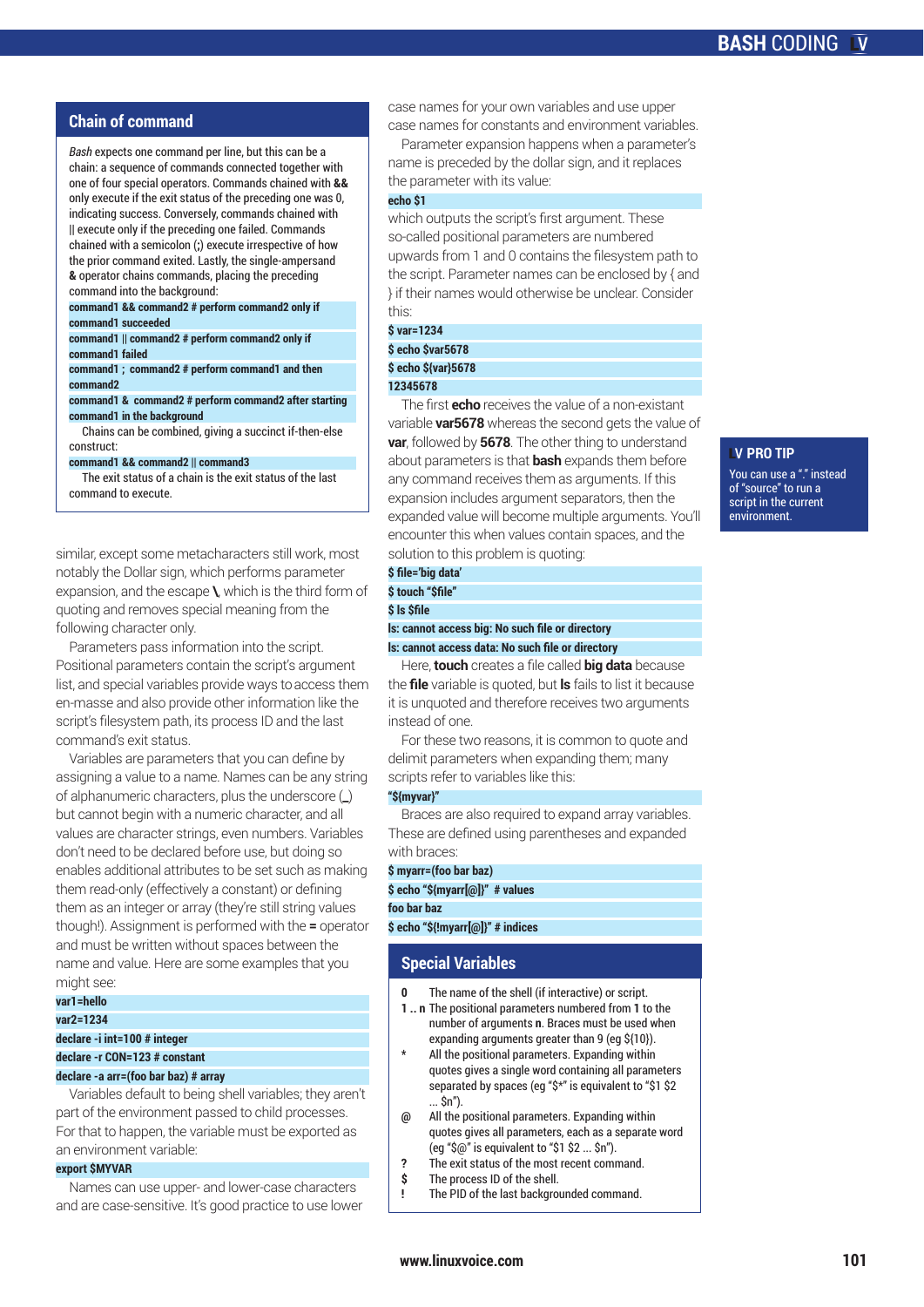# **\$ echo "\${#myarr[@]}" # count**

### **3**

**0 1 2**

Arrays are indexed by default and do not need to be declared. You can also create associative arrays if you have **bash** version 4, but you need to declare them:

| \$ declare -A hash=([key1]=value1 [key2]=value2) |  |
|--------------------------------------------------|--|
| \$hash[key3]=value3                              |  |
| \$ echo \${hash[@]}                              |  |
| value3 value2 value1                             |  |
| \$ echo \${!hash[@]}                             |  |
| key3 key2 key1                                   |  |
| \$ echo \${hash[key1]}                           |  |
| value 1                                          |  |

Braces are also used for inline expansion, where **///:a,b\///1** becomes **a1 b1** and **///:1..5\///** becomes **1 2 3 4 5**. Braces also define a command group: a sequence of commands that are treated as one so that their input and output can be redirected:

### **{date; ls;} > output.log**

A similar construct is the subshell. Commands written in parentheses are launched in a child process. Expanding them enables us to capture their output:

# **now=\$(date +%T)**

Although our example used a child process, the parent blocked; it waited for the child to finish before continuing. Child processes can also be used to run tasks in parallel by backgrounding them:

# **(command)&**

This enables your script to continue while the 'command' runs in a separate process. You can **wait**, perhaps later on in your script, for it to finish.

Unlike the subshell, the command group does not fork a child process and, therefore, affects the current environment. They cannot be used in a pipeline and they cannot be expanded to capture their output. Subshells can do these things and are also useful for running parallel processes in separate environments.

# **Do the maths**

You'll also encounter double parentheses; these are one way to do integer arithmetic (**bash** doesn't have floating-point numbers); **let** and **expr** are others:

|  |  | profit=\$((\$income - \$expenses)) |
|--|--|------------------------------------|
|--|--|------------------------------------|

| profit=\$((income - expenses)) |  |
|--------------------------------|--|
|                                |  |

**let profit=\$income-\$expenses**

## **profit=\$(expr \$income - \$expenses)**

The double parentheses form allows spaces to be inserted and the dollar signs to be omitted from the expression to aid readability. Also note that the use of **expr** is less efficient, because it's an external command. Arithmetic expansion also allows operators similar to those found in the C programming language, as in this common idiom to increment a variable:

| \$ x=4     |  |
|------------|--|
|            |  |
| \$ let x++ |  |

**\$ echo \$x 5**

Finally, we have square brackets, which evaluate expressions and expand to their exit status. They're used to test and compare parameters, variables and file types. There are single- and double-bracket variants; the single bracket expression is an alias for the **test** command – these are equivalent:

# **"\$myvar" == hello test "\$myvar" == hello**

The double bracket expression is a more versatile extended test command (see **help [[**), which is a keyword and part of the language syntax. **test** is just a command that has the opening bracket as an alias and, when used that way, expects its last argument to be a closing bracket. This is an important difference to understand, because it affects how the expression is expanded. **test** is expanded like arguments to any other command, whereas an extended **test**  expression is not expanded but parsed in its entirety as an expression with its own syntax, in a way that's more in line with other programming languages.

It supports the same constructs as **test** (see **help test** or **man test**), performs command substitution and expands parameters. Values don't need to be quoted, and comparison operators (**=**, **&&**, **||**, **>** and **<**) work as expected, plus the **=~** operator compares with a regular expression:

### **\$ [[ hello =~ ^he ]] && echo match match**

Like any command, both single- and double-bracket expressions expand to their exit status and can be used in conditionals that use it to choose the path of execution:

### **if c; then c; fi**

**if c; then c; else c; fi**

# **if c; then c; elif c; then c; else c; fi**

where **c** is a command. The semicolons can be omitted if the following word appears on a new line. Each command can be multiple commands but it is the exit status of the final conditional command that determines the execution path. Conditionals can be nested too:

# **Internal and external commands**

Some commands are implemented within *Bash* and are known as builtins. They are more efficient than other external commands because they don't have the overhead of forking a child process. Some builtins have equivalent external commands that pre-date them being implemented within **bash**. Keywords are similar to builtins but are reserved words that form part of the language syntax. You can use **type** to see what a word means in **bash**: **\$ type cat**

| .                                                  |
|----------------------------------------------------|
| cat is /usr/bin/cat                                |
| \$ type echo                                       |
| echo is a shell builtin                            |
| \$ type /usr/bin/echo                              |
| /usr/bin/echo is /usr/bin/echo                     |
| \$ type if                                         |
| if is a shell keyword                              |
| You can get help on builtin commands and keywords: |
| \$ help {                                          |
| $\{ \dots \}$ : { COMMANDS : }                     |
| Group commands as a unit.                          |

# **V PRO TIP** The *Advanced Bash*

*Scripting Guide* contains an unofficial style guide **http://bit.ly/bashstyle**.